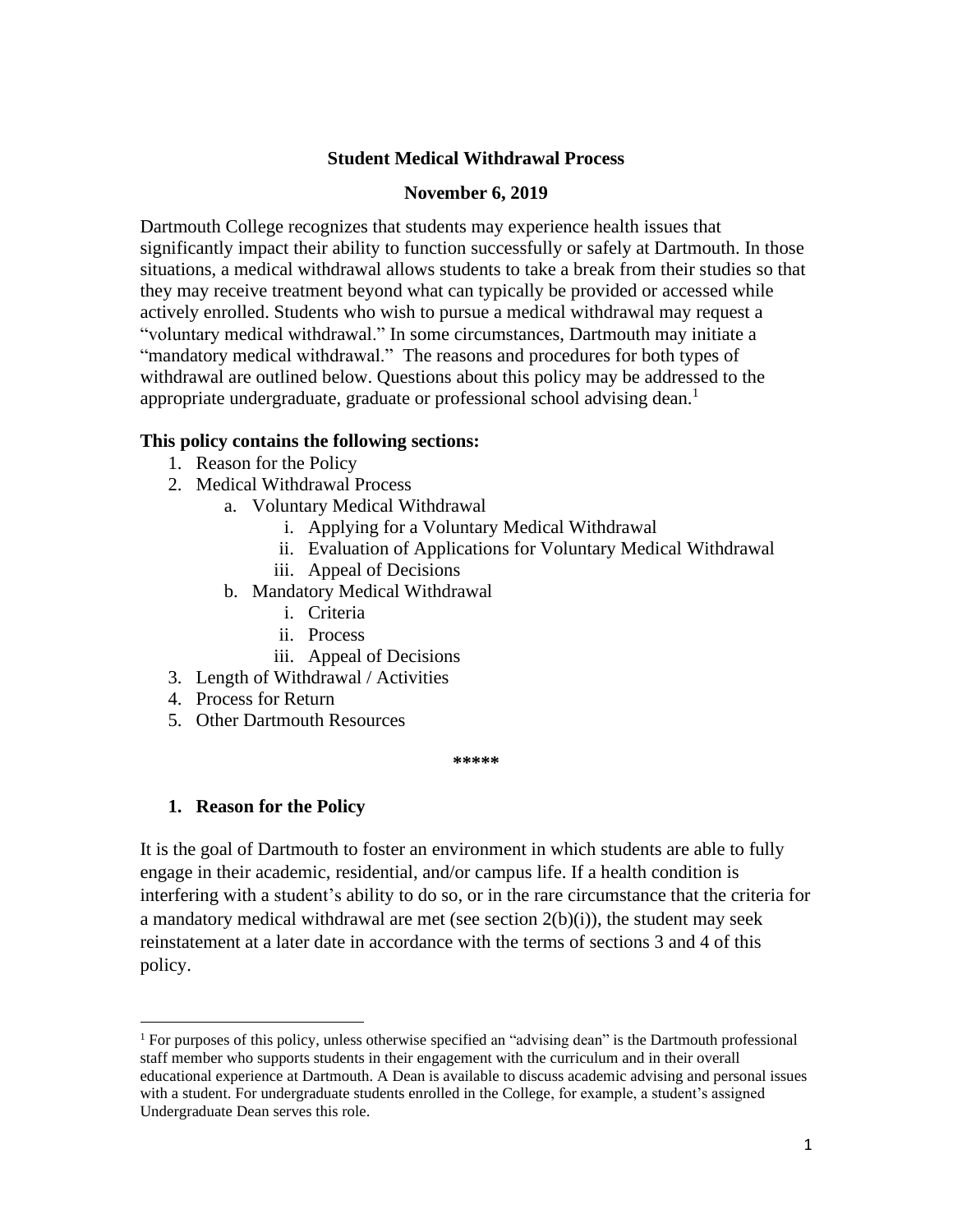In unusual circumstances, a health condition may cause Dartmouth to withdraw a student from the academic community. Students will have an opportunity to take a voluntary medical withdrawal before a decision is made with respect to a mandatory medical withdrawal.

Consistent with Dartmouth's Nondiscrimination Policy, Dartmouth prohibits unlawful discrimination on the basis of any type of disability or any other characteristic protected by applicable law in the administration of Dartmouth's programs or activities. The options available under this policy help students receive the individualized assessment, administrative consideration, and support services needed to address health issues that arise or escalate during their time on campus and significantly interfere with their ability to engage in academic, residential and/or campus life. This policy outlines a flexible and individualized process that students should follow to request a medical withdrawal.

# **2. Medical Withdrawal Process**

The information below outlines the process for requesting, implementing and returning from voluntary and mandatory medical withdrawals.

## **a. Voluntary Medical Withdrawal**

## **i. Applying for a Voluntary Medical Withdrawal**

Students who feel they would benefit from a medical withdrawal should meet with their advising dean and an appropriate provider at Dartmouth College Health Service ("DCHS") (Primary Care or Counseling Center) as soon as possible to discuss options. Support from a DCHS provider, following an individualized assessment, is necessary to obtain a voluntary medical withdrawal.

The assessment process, which may occur during a single session or over a few sessions, informs the clinician's determination as to whether a student's physical or psychological condition meets the criteria for a medical withdrawal. Students already receiving care at DCHS should ask their current provider to explore this option with them. All students should note that DCHS providers will not make medical withdrawal recommendations retroactively (that is, for a term prior to the current one).

Students can contact and schedule an appointment at DCHS for the purpose of pursuing a medical withdrawal by calling Primary Care (646-9401) or Counseling (646-9442). Before requesting a medical withdrawal or other change in enrollment, international students should also consult with the Office of Visa and Immigration Services about the implications of inactive student status. If supported, requests to withdraw are processed by the appropriate undergraduate, graduate or professional school dean's office.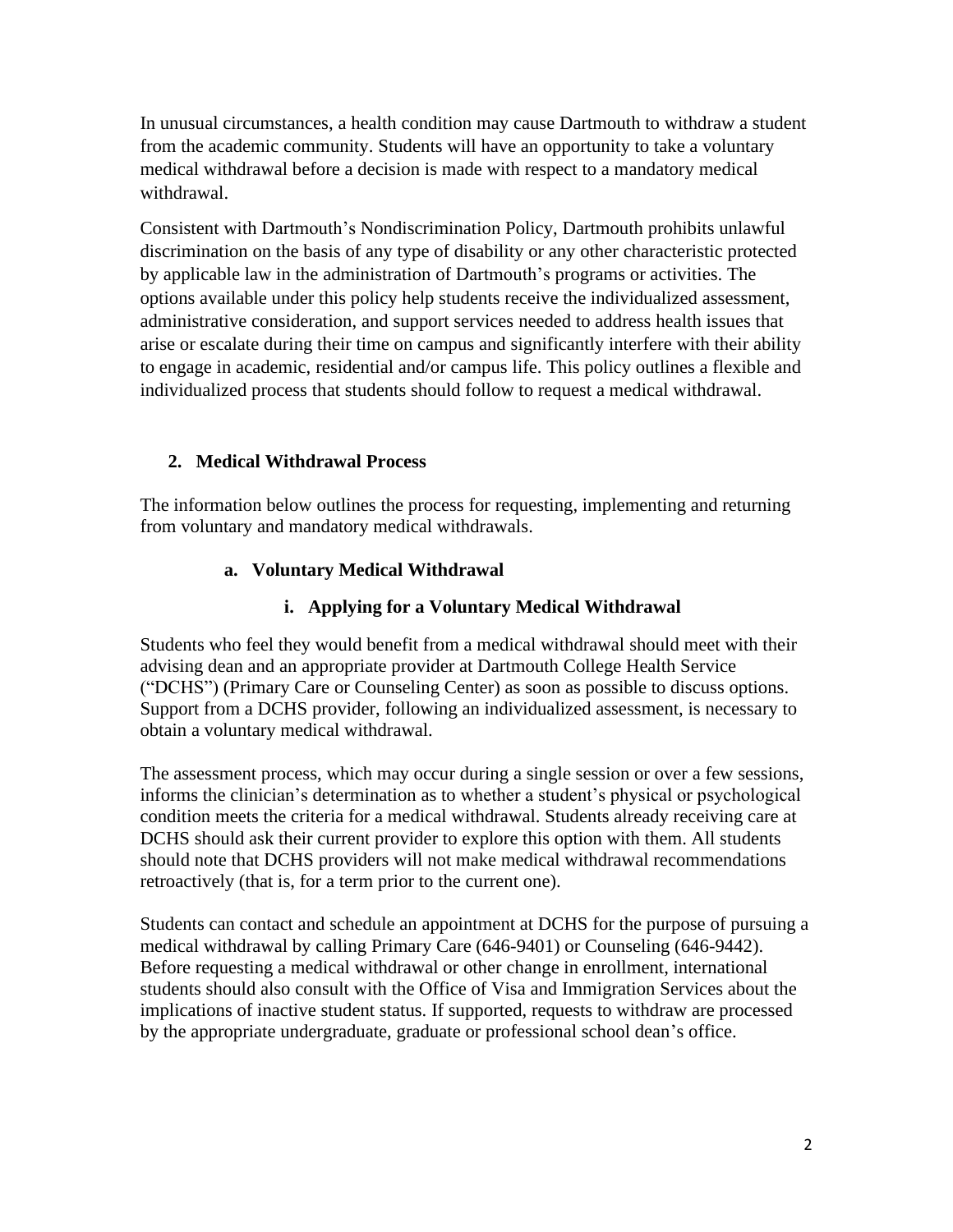### **ii. Evaluation of Applications for Voluntary Medical Withdrawal**

The decision to grant or deny a request for a voluntary medical withdrawal is made by the responsible dean's office after DCHS meets with the student to conduct an individualized assessment, reviews other relevant documentation, and determines eligibility for a voluntary medical withdrawal. A voluntary medical withdrawal will be granted when it is determined that a health condition significantly interferes with the student's ability to participate in academic, residential, and/or campus life, including the inability to complete or make satisfactory progress toward academic requirements.

Information from, but not limited to, the following sources can be incorporated into the process, as applicable: information from a student's personal health care provider(s), deans, academic and administrative departments, faculty, and [Student Accessibility](http://mit.edu/uaap/sds/)  [Services.](http://mit.edu/uaap/sds/) Students are not asked to disclose detailed information about their health to anyone other than the health care professionals at DCHS. It is the policy of the DCHS to keep medical and counseling information confidential. While the DCHS health care professional will convey a determination as to whether the student meets the criteria for a medical leave with the student's consent, specific details would not be shared without a release.

A student who requests a voluntary medical withdrawal will be notified of Dartmouth's decision regarding the request by the student's dean.

### **iii. Appeal of Decisions**

An appeal of a decision to deny a voluntary leave request will be considered only if substantial new information, not reasonably available at the time of the decision, has become available after the decision has been made. A request for reconsideration along with the new information should be submitted within three business days of the decision to DCHS and the appropriate dean for the undergraduate, graduate or professional school student. Late requests for reconsideration will be considered only if the dean determines that exceptional circumstances caused the delay. If the basis for the request for reconsideration is new medical information, the dean will reconsider the decision in consultation with DCHS. If a student is enrolled in more than one school at Dartmouth, then the appropriate deans of those schools shall reach a joint decision in consultation with DCHS. If the appropriate deans of the schools are unable to agree, the Provost or their designee shall make the final determination.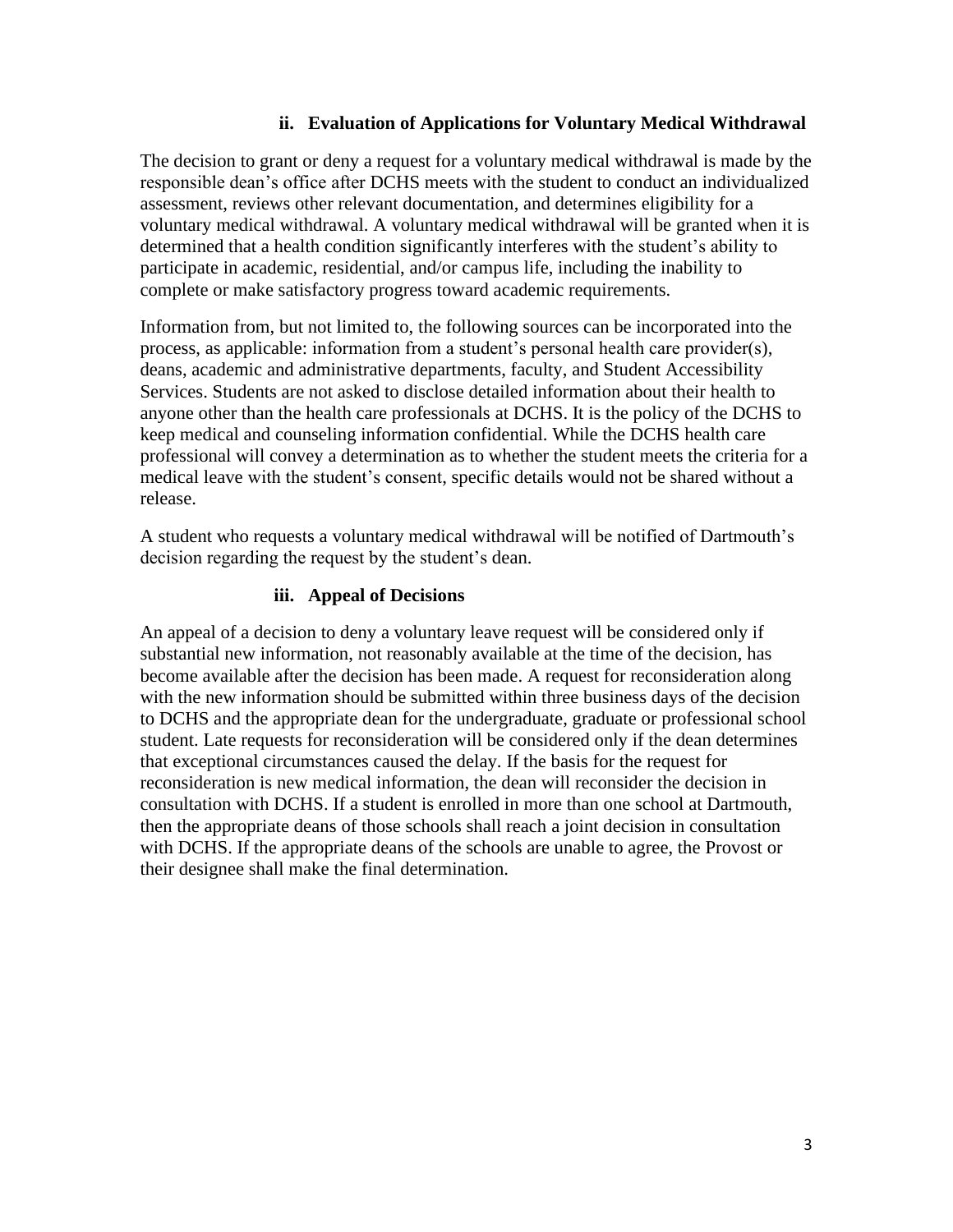### **b. Mandatory Medical Withdrawal**

On occasion, students may experience health conditions that cannot be addressed through the provision of reasonable accommodations and that require a level of care that exceeds what Dartmouth can appropriately provide. In situations that meet the criteria below, and in which a student has not chosen to take a voluntary medical withdrawal, the appropriate senior dean for the undergraduate, graduate, or professional school student (i.e., the Dean of the College, the Deans of the Geisel, Guarini, Thayer and Tuck Schools), or their designee, may implement a mandatory medical withdrawal following an individualized assessment. If a student is enrolled in more than one school, then the appropriate deans of those schools shall reach a joint decision. If they are unable to reach a joint decision, the Provost or their designee will make the final determination.

### **i. Criteria**

Before placing any student on a mandatory medical withdrawal, an appropriate DCHS provider (Primary Care or Counseling) will do an individualized assessment, consulting with Student Accessibility Services, to determine if there are reasonable accommodations that would permit the student to continue as an active student. Dartmouth will implement a mandatory medical withdrawal if the appropriate dean (see above) determines, after consultation with DCHS, that (A) the student has declined or neglected to withdraw voluntarily after being offered the opportunity to do so, (B) the student has a health condition, and (C):

- the student is unable or unwilling to carry out substantial self-care obligations and/or
- current medical knowledge and/or the best available objective evidence indicates that the student poses a significant risk to the health or safety of others; and/or
- current medical knowledge and/or the best available objective evidence indicates that the student's health or safety is at significant risk (and such conclusion is not based on mere speculation, stereotypes, or generalizations about individuals with disabilities); and/or
- the student substantially impedes the lawful activities of other members of the Dartmouth community, or the educational processes, activities or functions of the Dartmouth community.

**The determination that a student meets the standards set forth above will be based on an individualized assessment of the student, including determining whether reasonable accommodations could permit the student to continue to participate in the Dartmouth community.**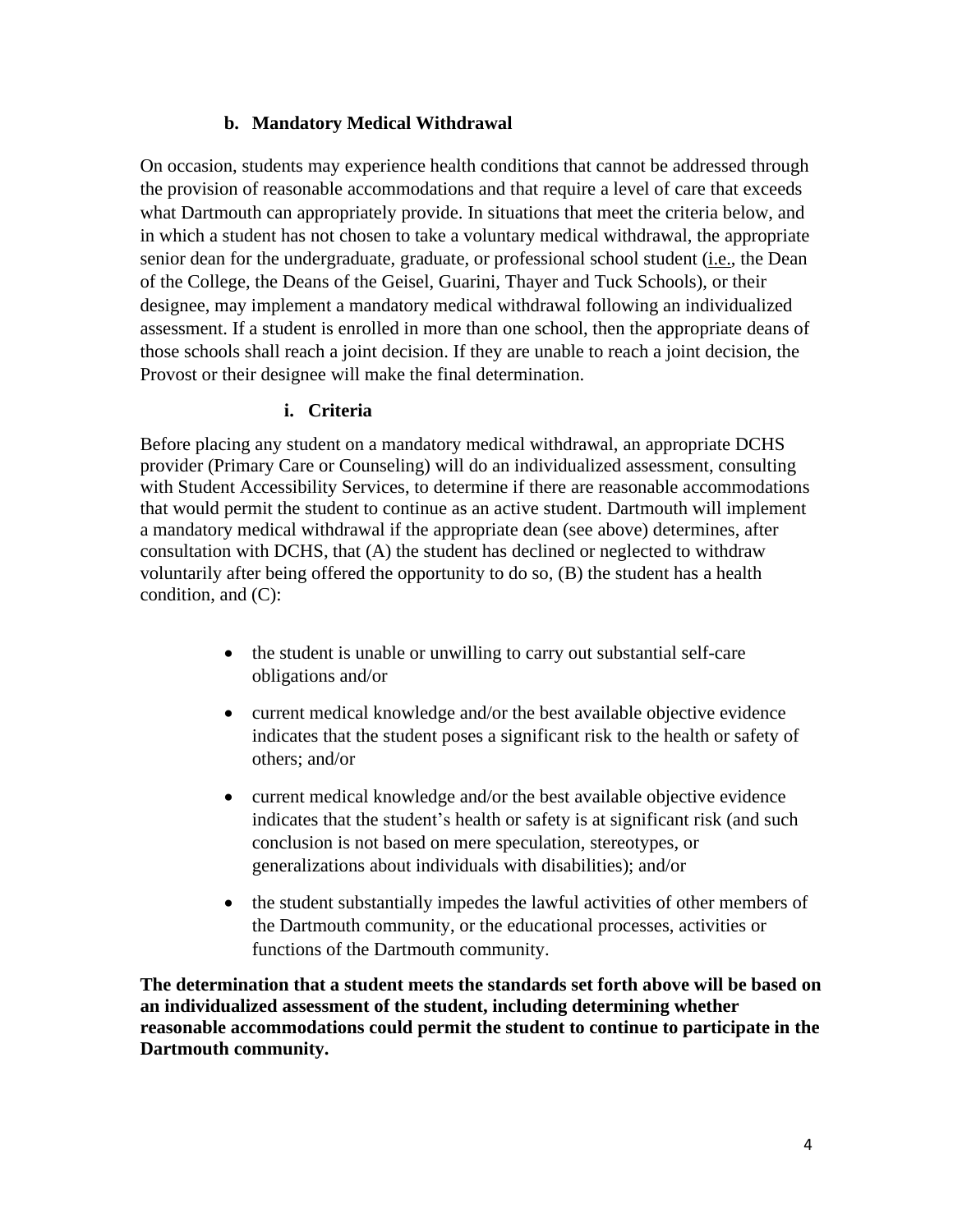#### **ii. Process**

The following process will be used to determine if the criteria for a mandatory medical withdrawal have been met:

- 1. The dean or their designee will notify the student in writing that a mandatory medical withdrawal is under consideration, the reason(s) why it is under consideration, the standards to be used to make that decision (as described in this policy), and the process (as described in this policy), including the right to appeal a decision. At the time of that notification, the dean may communicate in writing to the student that they may not remain on campus and/or may not continue to participate in Dartmouth-related activities pending the dean's determination whether to implement a mandatory medical withdrawal. If a student is instructed to leave campus, the dean will determine the extent to which it is reasonable for the student to continue their academic work remotely while this process is pending.
- 2. The dean will refer the student for an evaluation by a licensed health care provider.
	- A. This evaluation may be completed by either a DCHS clinician or a community provider licensed in the appropriate field of practice. The student must sign appropriate releases giving DCHS and the College permission to provide any relevant information for the evaluation from the student's health care and/or administrative records to the community provider. The student must also sign a release permitting the community provider to provide DCHS information from the evaluation. Dartmouth will require a student to provide a release only for access to records that are reasonably necessary to complete the individualized assessment.
	- B. The medical evaluation must be begun and completed within the reasonable timetable established by the dean and must be made available to DCHS. The medical evaluation shall include an individualized assessment based on reasonable medical judgment relying on current medical knowledge and the best objective information regarding the duration and severity of the risk, the probability that the criteria set forth above in section 2(b)(i). have been met, and the likelihood that alternatives to a mandatory medical withdrawal will not sufficiently mitigate that risk. The individualized assessment will include consideration of relevant information timely provided to the medical professional conducting the assessment.
- 3. At the discretion of the dean, any pending disciplinary action based on the student's underlying behavior may be placed on hold until the evaluation is completed.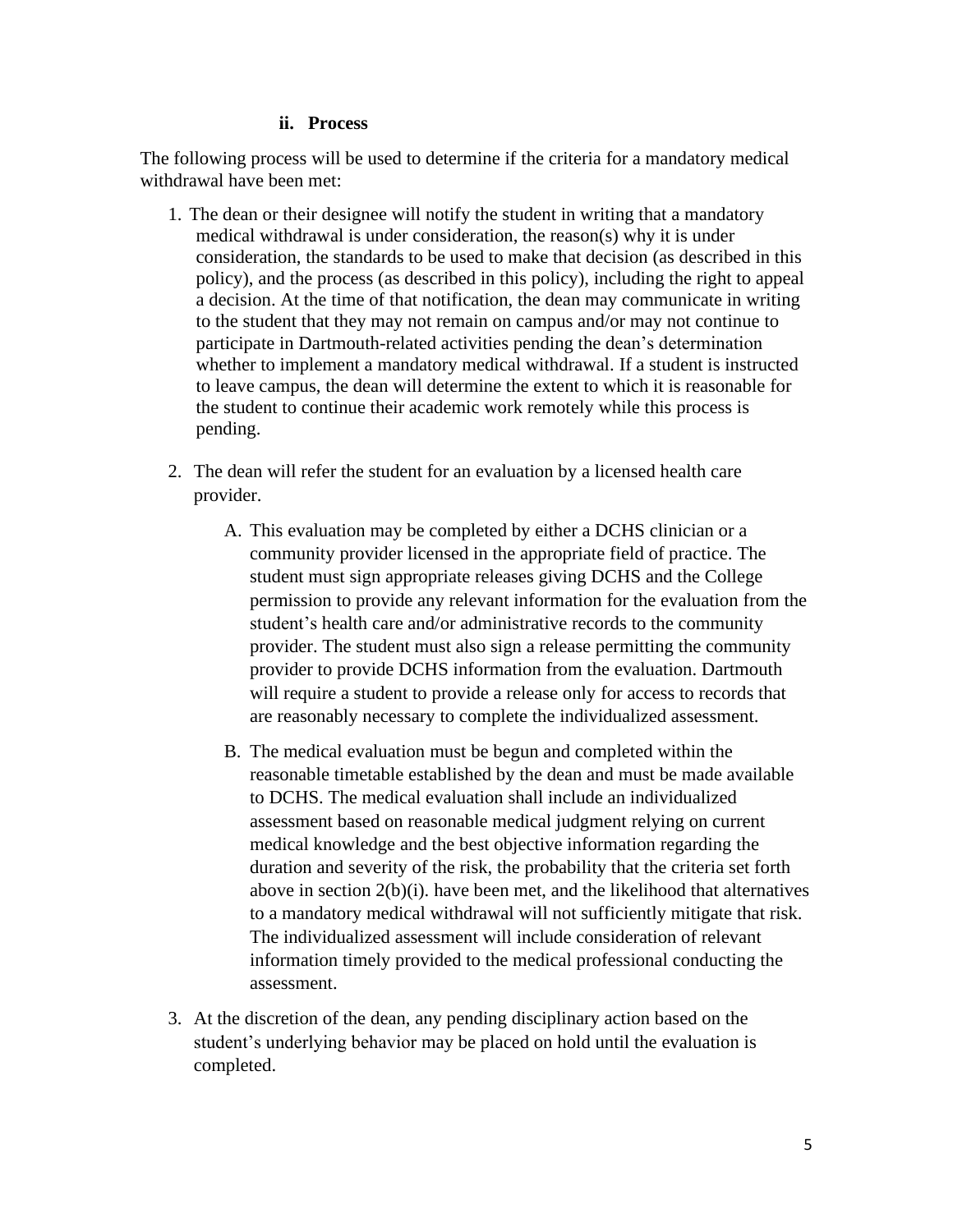4. If a mandatory medical withdrawal is recommended by DCHS, the student shall then be given an opportunity to submit any information that is reasonably related to the withdrawal under consideration. The dean will make the final decision regarding withdrawal, with due consideration given to all relevant information received, including the recommendation of DCHS, information the student submits, and the individualized assessments submitted by the student's healthcare providers.

If a mandatory medical withdrawal is implemented, students are required to leave campus immediately unless otherwise informed by the dean. A student subject to a mandatory medical withdrawal will receive a letter from DCHS providing treatment recommendations for the student's time away from Dartmouth. DCHS' assessment of the student's readiness to return will include review of information from the student's providers during the period of withdrawal, which will focus on improvement of the clinical condition and readiness to return. As set forth below, the final decision on returning to Dartmouth rests with the dean (or their designee).

In lieu of a mandatory medical withdrawal, a student may choose to withdraw voluntarily at any time. In addition, a mandatory medical withdrawal is not a disciplinary action. However, separate disciplinary action may result from the underlying behavior of a student who experiences a mandatory medical withdrawal, pursuant to the applicable Dartmouth student handbook.

### **iii. Appeal of Decisions**

Within three business days of the decision, a student who is placed on mandatory medical withdrawal may submit a written request for review to the appropriate undergraduate, graduate or professional school dean (i.e., Dean of the College, or the Deans of the Geisel, Guarini, Thayer and Tuck Schools) or their designee. The request must include detailed support for the request to overturn or modify the decision; it must specify the substantive or procedural basis for the appeal, and must be made on grounds other than general dissatisfaction with the decision of the dean. Late requests for reconsideration will be considered only if the dean determines that exceptional circumstances caused the delay. If a student is instructed to leave campus, the dean will determine the extent to which it is reasonable for the student to continue their academic work remotely while this process is pending.

In determining whether to grant the request, the dean may choose to meet with the student and/or consult with providers or other relevant sources as the dean deems appropriate. The mandatory medical withdrawal will remain in effect while the request for review is pending. The decision of the dean will be final. If the student is enrolled in more than one school at Dartmouth, the relevant deans will reach a joint decision. If they are unable to do so, the final determination will be made by the Provost or their designee.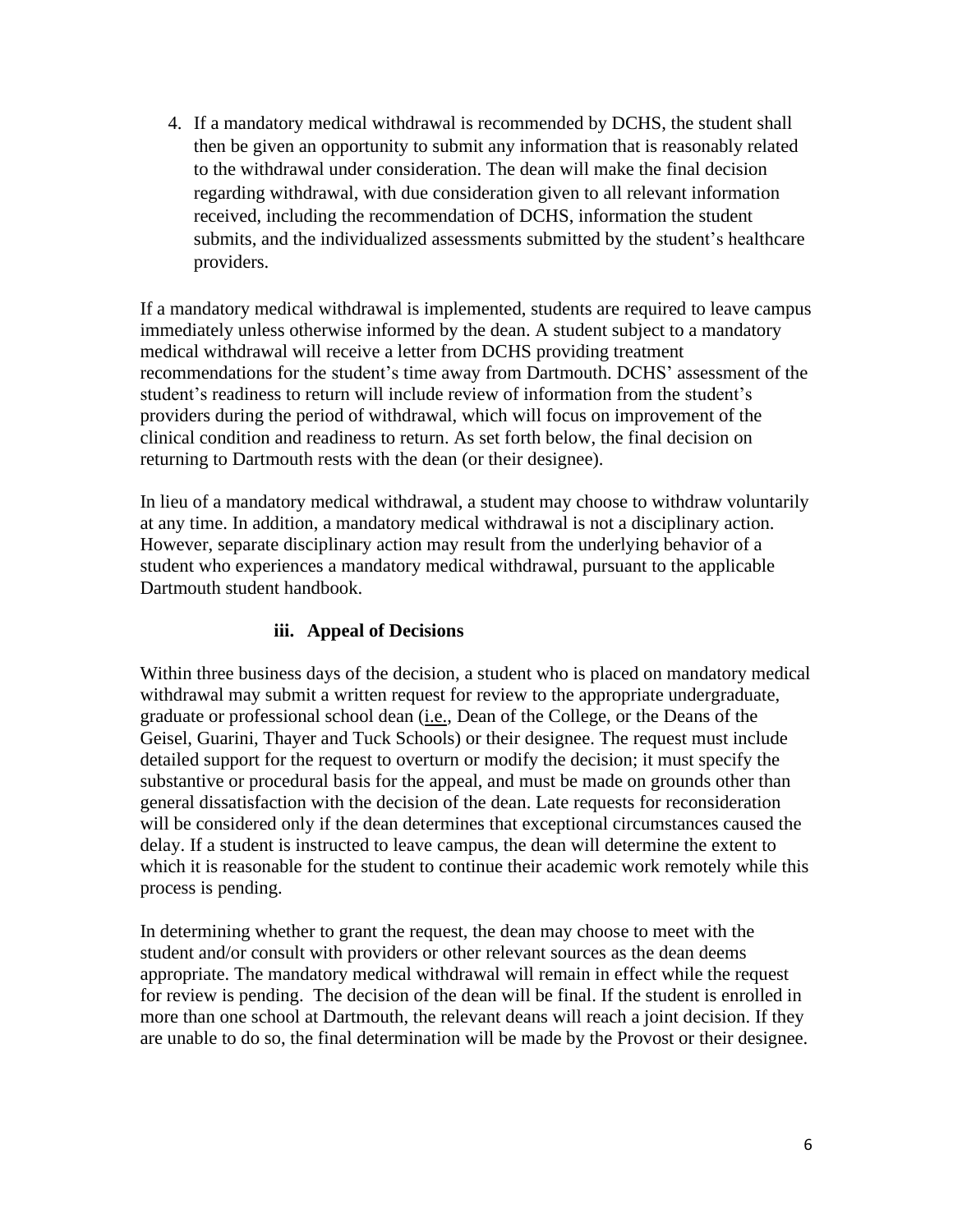## **3. Length of Withdrawal / Activities**

This section applies to both voluntary and mandatory medical withdrawals.

Students must leave campus immediately after a medical withdrawal has been approved or implemented, unless otherwise informed by the appropriate dean. Withdrawn students may not return to campus or participate in any campus or Dartmouth-related activities prior to being reinstated. Because every student's situation is different, the length of the medical withdrawal will be determined individually. Factors DCHS will consider in determining the student's medical readiness to return will include the nature and severity of the student's medical condition, progress in treatment and recovery, and the support of the student's treating providers. Students on a voluntary or mandatory medical withdrawal must obtain prior permission from the appropriate dean to return to campus before formal reinstatement (see section 4).

A medical withdrawal allows students to take a break from their studies so that they may receive treatment beyond what can typically be provided or accessed while actively enrolled. The goal of a medical withdrawal, whether voluntary or mandatory, is to help students prepare to return to active status. Students should take the time necessary to achieve this goal. It is recommended that the withdrawal be long enough to allow students to regain the level of wellness required to manage the academic and community obligations of the school in which they are enrolled.

Students are expected to receive clinically appropriate medical treatment as outlined by the DCHS clinician at the time of the withdrawal. DCHS' assessment of the student's readiness to return will include review of information from the student's providers during the period of withdrawal, which will focus on improvement of the clinical condition and readiness to return. As part of the routine reinstatement process, the appropriate deans' office may also expect students to engage in sustained productive activities, which might include employment, volunteer work, creative or athletic pursuits, credit-bearing work elsewhere that has been pre-approved by the appropriate Dartmouth Registrar, non-credit educational activities, fulfillment of family obligations, or other appropriate pursuits – provided that such activities do not detract from the main goal: regaining their health.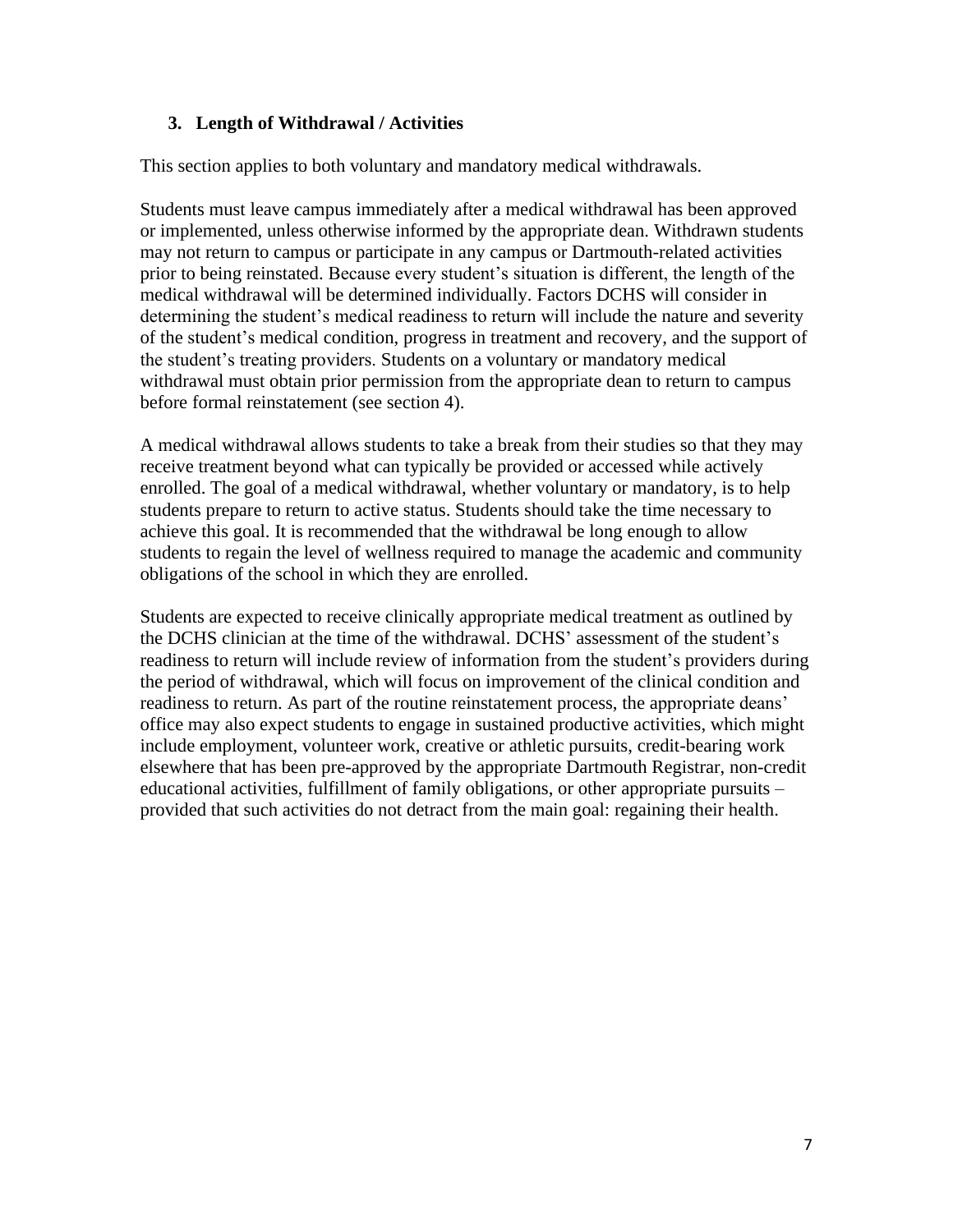### **4. Process for Return**

A student who is on a medical withdrawal (whether voluntary or mandatory) and believes they are prepared to return must provide appropriate documentation to begin the reinstatement process. Requests for reinstatement following withdrawal must be submitted by the appropriate deadline for the school in which they seek to re-enroll. For undergraduate students, the deadline for requesting reinstatement from the Undergraduate Deans Office is no later than 60 calendar days in advance of the term in which the student seeks to re-enroll. **All documentation required by DCHS must be submitted to DCHS two weeks prior to the applicable school reinstatement request deadline.** 

The supporting documentation required will be informed by the circumstances of the withdrawal. After a student has expressed an intent to return in writing following the applicable school's reinstatement process, the appropriate dean will confirm the individualized documentation that will be required to confirm the student's readiness to resume studies, and the deadlines by which that documentation must be submitted in order for the student to be considered for reinstatement for the beginning of the next academic term.

Both the health of the student and the student's demonstrated ability to resume participation in all aspects of undergraduate, graduate or professional school academic and campus life are central to the determination of whether the request to return will be granted (with or without reasonable accommodations). Clinical improvement of symptoms and the support of the student's treatment providers will weigh heavily in the consideration of a student's request to return. The appropriate dean will determine whether to grant a student's request to return following an evaluation of all relevant documentation. Every effort will be made to respond to a student's request for return within 10 business days after submission of all the required materials.

Once a student's request to return is granted, a dean will contact the student to request a check-in visit. Students with disabilities are eligible for reasonable accommodations and/or special services in accordance with the Rehabilitation Act of 1973 and the Americans with Disabilities Act (ADA). Students are responsible for communicating their requests for accommodations to Student Accessibility Services or the relevant official within their graduate or professional school. Detailed information on the process for requesting undergraduate accommodations may be found on the Student Accessibility Services website.

If DCHS expresses concern about the student's readiness to return, and upon review, the appropriate dean determines that a student is not ready to return, the student will be advised in writing. A student may appeal the determination by submitting an appeal letter in writing, with relevant supporting information, to the Dean of the College or the dean of the appropriate graduate or professional school, within 3 business days after receiving written notice of the decision. The dean of the school in which the student is enrolled will review the student's submission and determine whether the student will be reinstated. If a